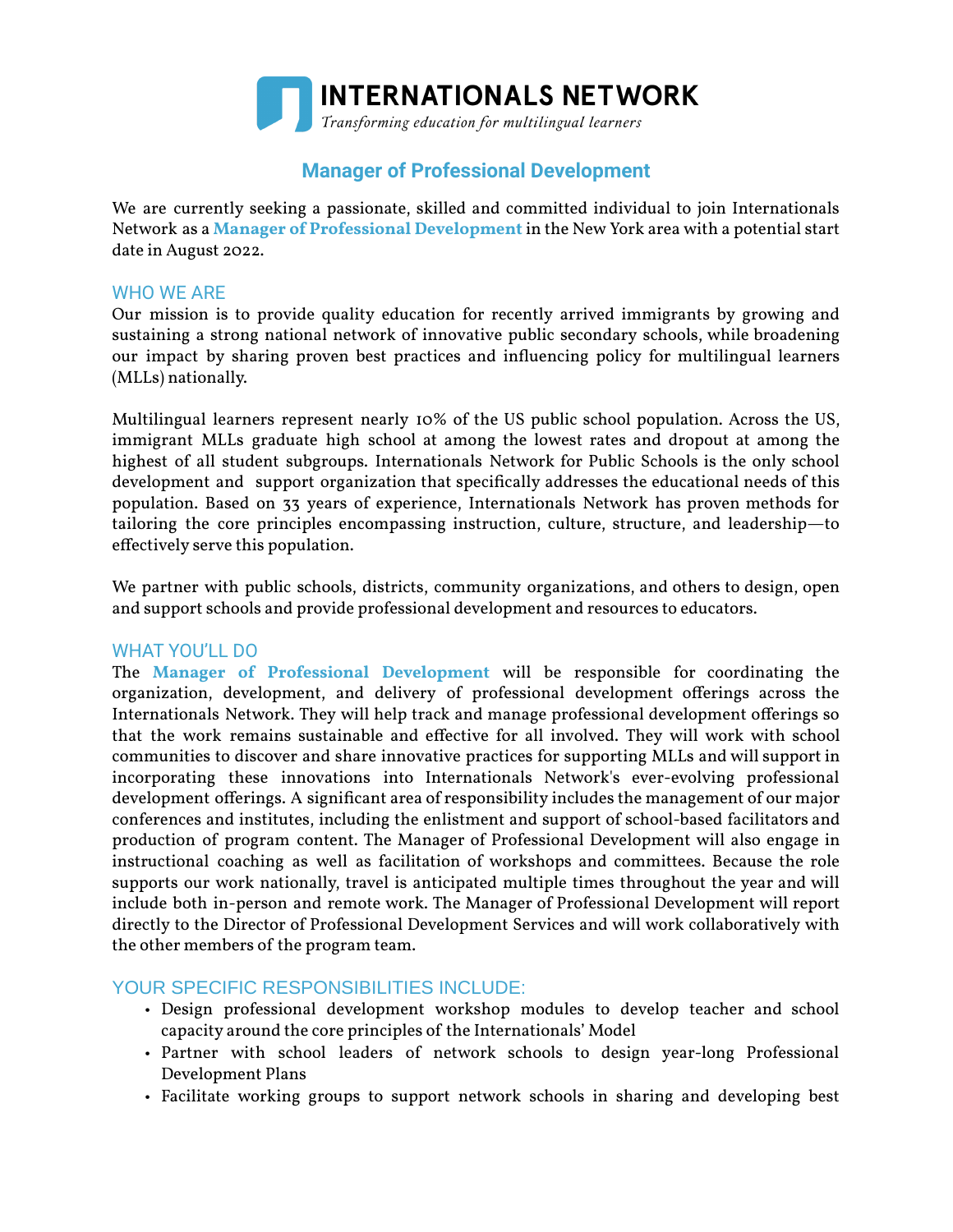practices

- Implement and facilitate professional development workshops in schools and conferences
- Instructional coach to support teachers in implementing the core principles of the International Model
- Support teachers in integrating English and native language development in content instruction using collaborative experiential projects across the curriculum
- Employ a repertoire of coaching strategies for adult learners including real-time, side-by-side classroom coaching, co-planning, analysis of student work, and observation and feedback that builds on teachers' strengths and models student learning
- Collaborate in the design and delivery of professional development, committees, and working-groups for teachers and staff from across the Internationals network
- Participate in periodic peer inquiry discussions with other Internationals coaches
- Support the DPDS in development of PD resources and workshops
- Prepare materials and confirm logistics for existing workshops
- Train coaches and PD consultants on workshop materials and resources
- Organize PD materials for coaches (to be able to access resources embedded in the workshop modules)
- Serve as liaison for PD requests from other program staff (DSS, NSD, DR&I) and coordinate spaces and time to design, implement and track PD services
- Curate PD and curriculum resources for sharing
- Facilitate cross-network discussions and exchanges
- Solicit feedback from coaches and school-based personnel to prioritize the development of newworkshop modules and resources
- Work with the DPDS and Professional Development Committee to plan and deliver the workshops and professional development program at the Summer Institute and Fall Conference.
- Document and share best PD and instructional practices happening across International High Schools
- Participate in Needs Assessments and School Feedback and Support Processes to provide guidance to schools inside and outside the network around their implementation of the Internationals' Approach and effective practices for MLLs.
- Coordinate with PD Events Manager on tracking PD events and sustaining systems and routines for that process
- Enlist, communicate, and coordinate with school-based facilitators and consultants to build and manage conference programming

#### WHAT YOU BRING

Internationals Network is looking for committed, experienced individuals with diverse backgrounds and experiences who are inspired by our mission and are highly motivated to improve educational programs and services for immigrant multilingual learners across the United States. You will be right at home here if you are passionate about issues related to educational equity, school improvement and immigrant learners, are a creative thinker and a team player, and are a great communicator looking to improve your own professional practice by working collaboratively.